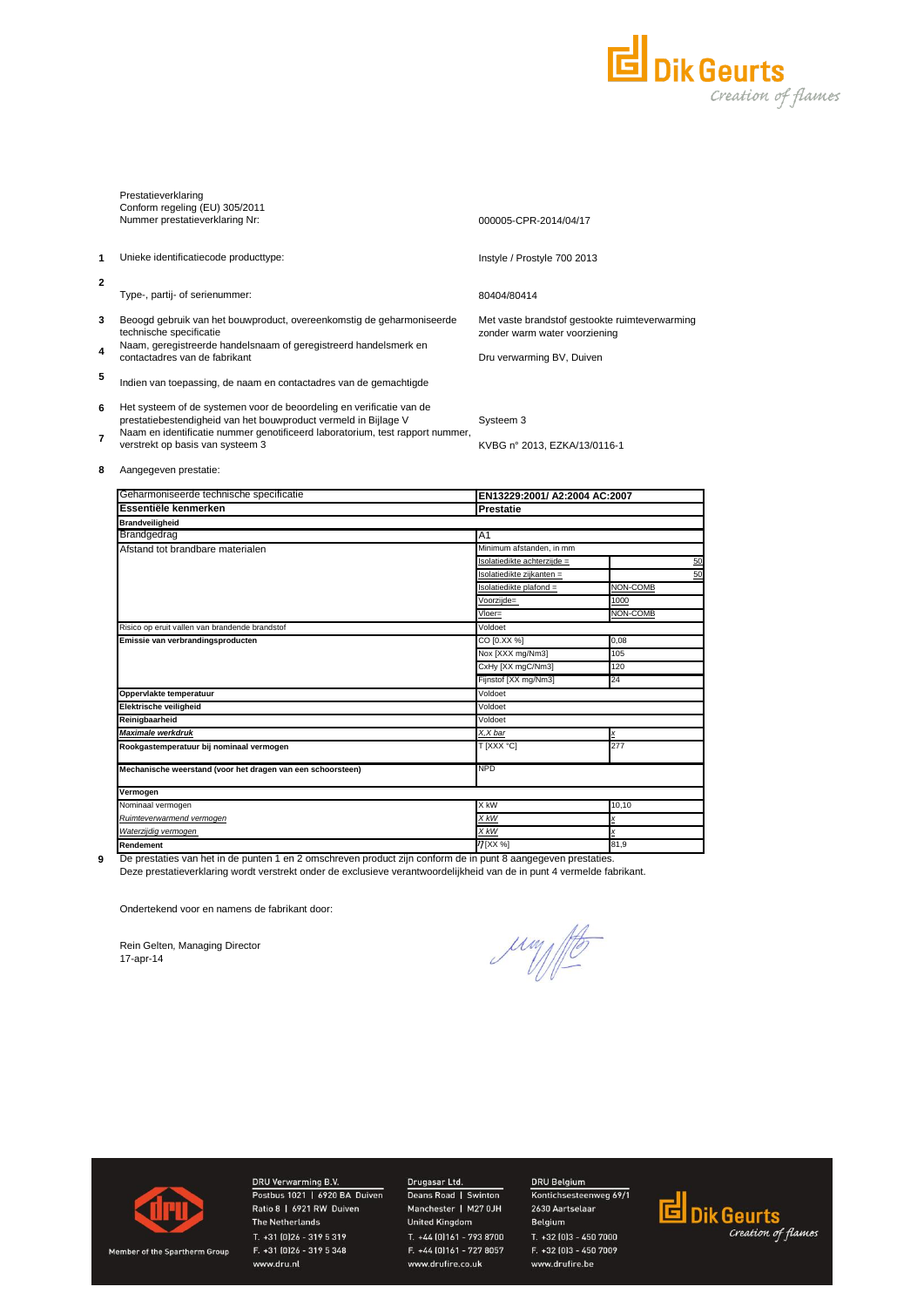

DÉCLARATION DES PERFORMANCES Conformément au règlement (EU) nr. 305/2011 Numéro déclaration des performances nr:

#### 000005-CPR-2014/04/17

- **1** Code d'identification unique du produit type:
- **2** Numéro de type, de lot ou de série ou tout autre élément permettant l'identification du produit de construction, conformément à l'article 11, paragraphe 4
- **3** Usage ou usages prévus du produit de construction, conformément à la spécification technique harmonisée applicable, comme prévu par le fabricant:
- **4** Nom, raison sociale ou marque déposée et adresse de contact du fabricant, conformément à l'article 11, paragraphe 5:
- **5** Le cas échéant, nom et adresse de contact du mandataire dont le
- mandat couvre les tâches visées à l'article 12, paragraphe 2 **6** Le ou les systèmes d'évaluation et de vérification de la constance des performances du produit de construction, conformément à
- l'annexe V: Nom et numéro d'identification de l'organisme notifié, les rapports
- **7** d'essais de numéro sur la base du système 3

Instyle / Prostyle 700 2013

80404/80414

Poêles à alimentation manuelle pour combustibles solide sans chauffage de l'eau

Dru verwarming BV, Duiven

KVBG n° 2013, EZKA/13/0116-1

0

**8** Performances déclarées

| Spécifications techniques harmonisées                                               | EN13229.2001/ A2:2004 AC:2007      |          |
|-------------------------------------------------------------------------------------|------------------------------------|----------|
| Caractéristiques essentielles                                                       | <b>Performances</b>                |          |
| Sécurité incendie                                                                   |                                    |          |
| Réaction au feu                                                                     | A <sub>1</sub>                     |          |
| Distance minimale à respecter par rapport aux matériaux                             | Distance minimale, mm              |          |
| combustibles adjacents                                                              | Épaisseur d'isolation arrière =    | 50       |
|                                                                                     | Épaisseur d'isolation de côté =    | 50       |
|                                                                                     | Epaisseur d'isolation du plafond = | NON-COMB |
|                                                                                     | Defant=                            | 1000     |
|                                                                                     | $Sol =$                            | NON-COMB |
| Risque de projections de braises                                                    | Conforme                           |          |
| Émissions provenant de la combustion                                                | CO [0.XX %]                        | 0,08     |
|                                                                                     | Nox [XXX mg/Nm3]                   | 105      |
|                                                                                     | CnHm [XX mgC/Nm3]                  | 120      |
|                                                                                     | Poussières [XX mg/Nm3]             | 24       |
| Températures de surface                                                             | Conforme                           |          |
| Sécurité électrique                                                                 | Conforme                           |          |
| Possibilités de nettoyage                                                           | Conforme                           |          |
| Pression d'eau maximale de service                                                  | X,X bar                            | X        |
| Température des fumées dans le conduit de raccordement en fonctionnement<br>nominal | T [XXX °C]                         | 277      |
| Résistance mécanique (Pour soutenir la cheminée)                                    | <b>NPD</b>                         |          |
| <b>Puissance thermique</b>                                                          |                                    |          |
| Puissance nominale                                                                  | X kW                               | 10,1     |
| Plage de puissance                                                                  | X kW                               | x        |
| Puissance de chauffage de l'eau                                                     | X kW                               | X        |
| Rendement                                                                           | 77 [XX %]                          | 81,9     |

Les performances du produit identifié aux points 1 et 2 sont conformes aux performances déclarées indiquées au point 9.

La présente déclaration des performances est établie sous la seule responsabilité du fabricant identifié au point 4.

Signé pour le fabricant et en son nom par:

Rein Gelten, Managing Director 17-apr-14

**9**

Jun 10



Member of the Spartherm Group

DRU Verwarming B.V. Postbus 1021 | 6920 BA Duiven Ratio 8 | 6921 RW Duiven **The Netherlands** T. +31 (0)26 - 319 5 319 F. +31 (0)26 - 319 5 348 www.dru.nl

# Drugasar Ltd.

Deans Road | Swinton Manchester | M27 0JH **United Kingdom** T. +44 (0)161 - 793 8700 F. +44 (0)161 - 727 8057 www.drufire.co.uk

#### DRU Belgium Kontichsesteenweg 69/1

2630 Aartselaar Belgium T. +32 (0)3 - 450 7000 F. +32 (0)3 - 450 7009 www.drufire.be

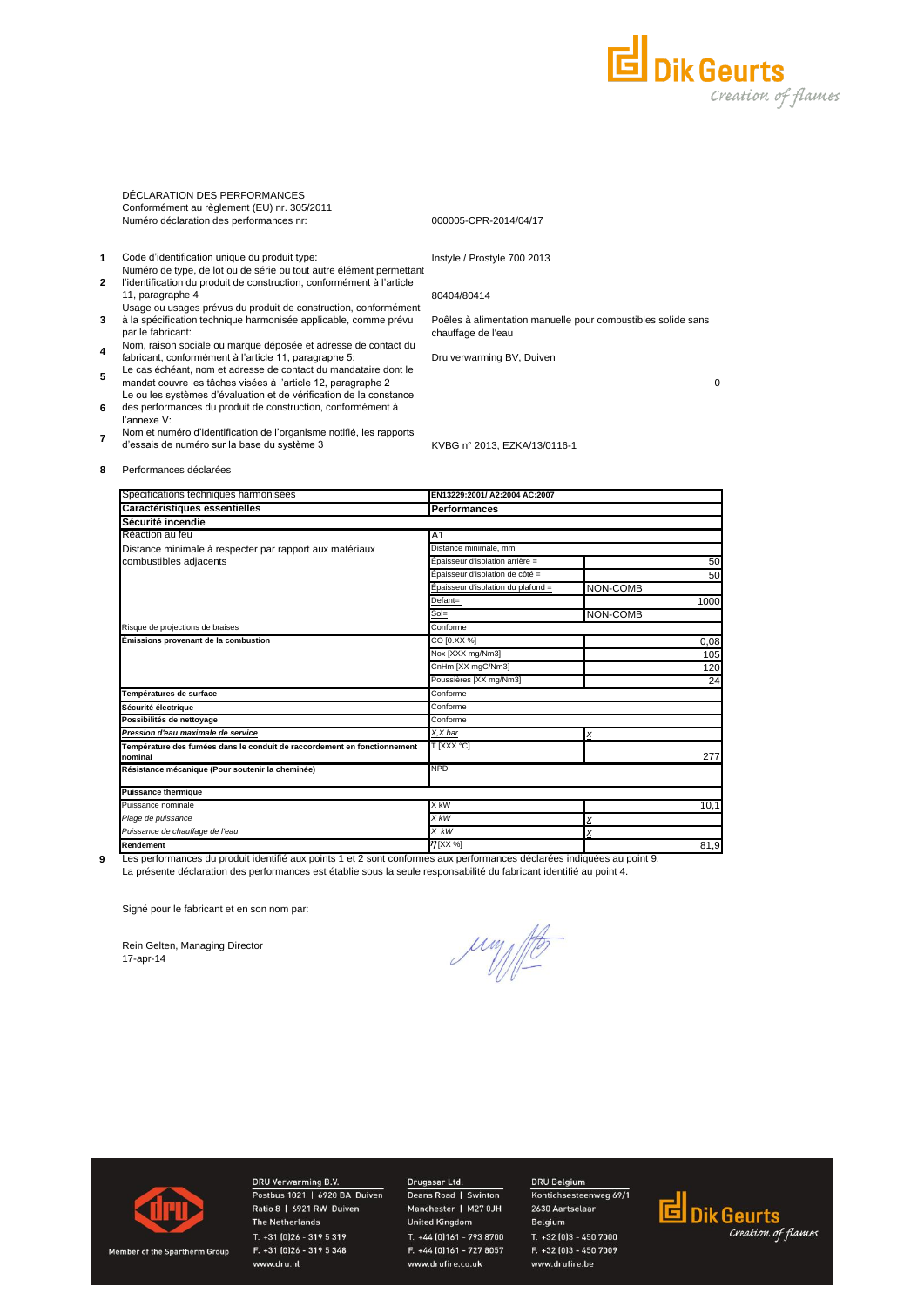

|   | Declaration of performance<br>According to Regulation (EU) 305/2011<br>The number of the declaration of performance No.                               | 000005-CPR-2014/04/17                                 |
|---|-------------------------------------------------------------------------------------------------------------------------------------------------------|-------------------------------------------------------|
| 1 | Unique identification product-type:                                                                                                                   | Instyle / Prostyle 700 2013                           |
| 2 |                                                                                                                                                       |                                                       |
|   | Type, batch or serial number:<br>Intended use of the construction product, in accordance with the                                                     | 80404/80414                                           |
| 3 | applicable harmonised technical specification as foreseen by the<br>manufacterer:<br>Name, registered trade name or registered trade mark and contact | Inset appliance or open fire without hot water supply |
| 4 | address of the manufacturer:                                                                                                                          | Dru verwarming BV, Duiven                             |
| 5 | Where applicable, name and contact address of the authorised<br>representative:                                                                       |                                                       |
| 6 | System or systems of assessment and verification of constancy of<br>performance of the construction product as set out in Annex V:                    | System 3                                              |
|   | Name and identification number of the notified body, test report                                                                                      |                                                       |
|   | number, on the basis of type testing under system 3:                                                                                                  | KVBG n° 2013, EZKA/13/0116-1                          |
|   |                                                                                                                                                       |                                                       |

**8** Declared performance:

**2**

**3**

**4**

**5**

**7**

| Harmonized technical specification              | EN13229:2001/ A2:2004 AC:2007   |                 |  |  |
|-------------------------------------------------|---------------------------------|-----------------|--|--|
| <b>Essential characteristics</b>                | Performance                     |                 |  |  |
| <b>Fire safety</b>                              |                                 |                 |  |  |
| Reaction to fire                                | A1                              |                 |  |  |
| Distance to combustible materials               | Minimum distances, in mm        |                 |  |  |
|                                                 | Insulation thickness rear =     | 50              |  |  |
|                                                 | Insulation thickness sides =    | 50              |  |  |
|                                                 | Insulation thickness ceiling =  | NON-COMB        |  |  |
|                                                 | $front =$                       | 1000            |  |  |
|                                                 | floor=                          | NON-COMB        |  |  |
| Risk of burning fuel falling out                | Pass                            |                 |  |  |
| <b>Emission of combustion products</b>          | CO [0.XX %]                     | 0,08            |  |  |
|                                                 | Nox [XXX mg/Nm3]                | 105             |  |  |
|                                                 | OGC [XX mgC/Nm3]                | 120             |  |  |
|                                                 | Dust [XX mg/Nm3]                | 24              |  |  |
| Surface temperature                             | Pass                            |                 |  |  |
| <b>Electrical safety</b>                        | Pass                            |                 |  |  |
| <b>Cleanability</b>                             | Pass                            |                 |  |  |
| <b>Maximum operating pressure</b>               | X,X bar                         | $\underline{x}$ |  |  |
| Flue gas temperature at nominal heat output     | T [XXX °C]                      | 277             |  |  |
| Mechanical resistance (to carry a chimney/flue) | NPD (No Performance Determined) |                 |  |  |
| <b>Thermal output</b>                           |                                 |                 |  |  |
| Nominal heat output                             | X kW                            | 10,1            |  |  |
| Room heating output                             | X kW                            | x               |  |  |
| Water heating output                            | X kW                            | $\pmb{\times}$  |  |  |
| <b>Energy efficiency</b>                        | 77 [XX %]                       | 81.9            |  |  |

**9**

This declaration of performance is issued under the sole responsibility of the manufacturer identified in point 4. The performance of the product identified in points 1 and 2 is in conformity with the declared performance in point 8.

Signed for and on behalf of the manufacturer by:

Rein Gelten, Managing Director 17-apr-14

Jun fte



DRU Verwarming B.V.<br>Postbus 1021 | 6920 BA Duiven Ratio 8 | 6921 RW Duiven The Netherlands T. +31 (0)26 - 319 5 319 F. +31 (0)26 - 319 5 348 www.dru.nl

# DRU Belgium

Drugasar Ltd.<br>Deans Road | Swinton<br>Manchester | M27 0JH **United Kingdom** T. +44 (0)161 - 793 8700 F. +44 (0)161 - 727 8057 www.drufire.co.uk

### Kontichsesteenweg 69/1 2630 Aartselaar Belgium T. +32 (0)3 - 450 7000 F. +32 (0)3 - 450 7009 www.drufire.be